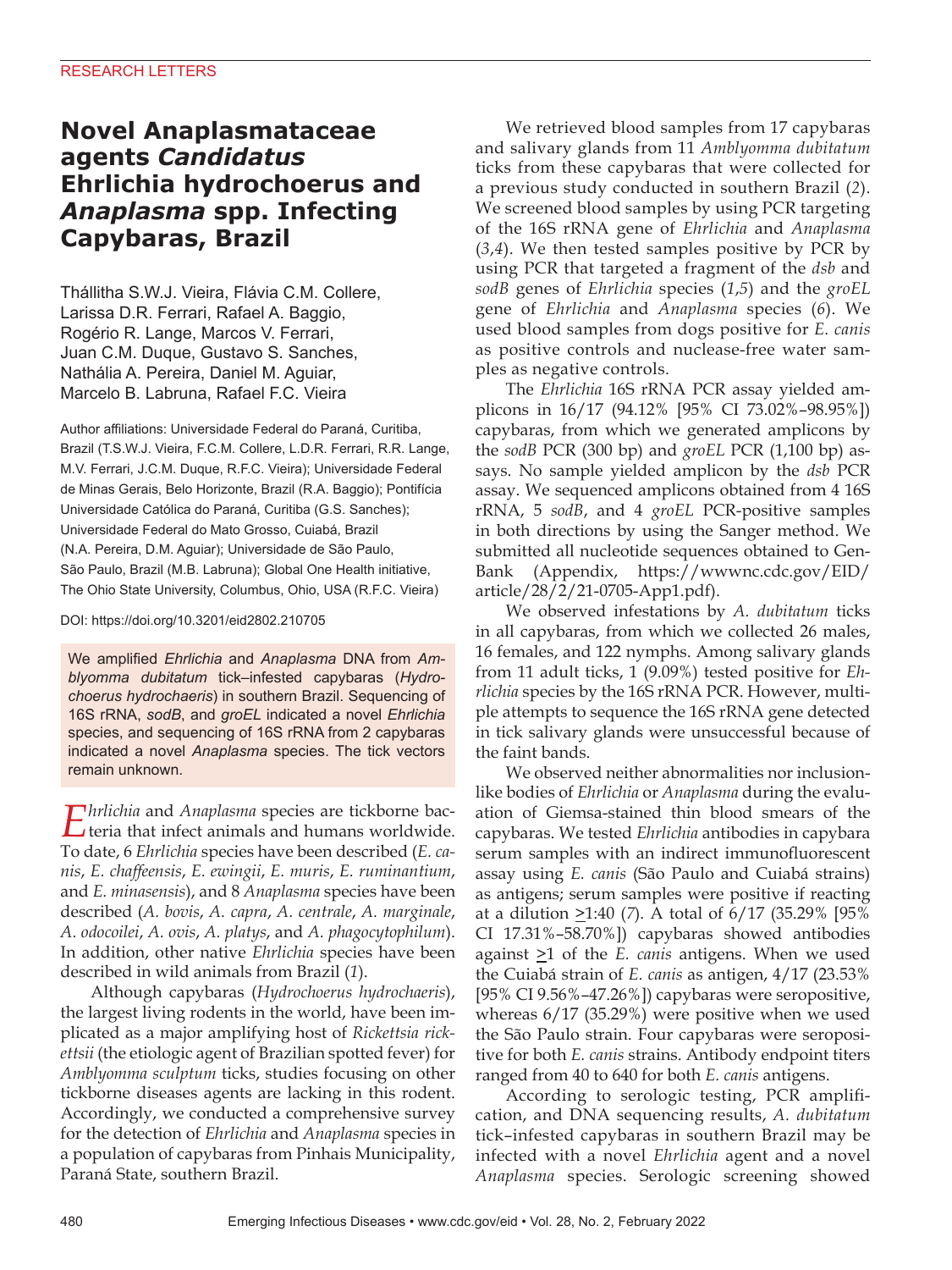exposure to *Ehrlichia* species in 35% of the capybaras. A previous study failed to detect *Ehrlichia* DNA in spleen tissue of capybaras from southeastern Brazil (*8*), and we know of no previous study of *Anaplasma* species that has been performed in this rodent species.

Partial sequences of 16S rRNA and 2 proteincoding genes (*sodB* and *groEL*) obtained from capybaras indicate a novel *Ehrlichia* species. Partial 16S rRNA gene sequences from capybara no. II showed that the detected *Ehrlichia* agent shared 95.67% identity with *A. phagocytophilum*, whereas sequences from capybara no. III showed that the detected *Ehrlichia* agent shared 94.28% identity with *E. chaffeensis*. Partial *sodB* genes showed 82.23%– 85.07% identity with *E. chaffeensis* or *E. ruminantium*, whereas partial *groEL* genes showed identity with 76.52% with *A. phagocytophilum*. A previous

study stated that different bacterial isolates showing <97% similarity in the 16S rRNA gene belong to different species (*9*). In addition, protein-coding genes should be used in addition to the 16S rRNA gene for identification of novel species (*10*). Our genetic findings support the infection of capybaras in Brazil with a novel *Ehrlichia* species, herein named *Candidatus* Ehrlichia hydrochoerus (Figure).

Partial sequences of 16S rRNA gene obtained from capybaras VI and VII demonstrated a novel *Anaplasma* species. Partial 16S rRNA gene sequences showed identity of 96.76% with *Anaplasma* sp. detected in dogs from the Philippines and 97.93% with *A. phagocytophilum*, with 100% query coverage. Bayesian inference showed that the capybara *Anaplasma* species detected was related to *A. odocoilei* from North America, which indicates a novel *Anaplasma* species infecting capybaras in Brazil.



**Figure.** Phylogenetic analysis of 16S rRNA, *sodB*, and *groEL* partial sequences of *Candidatus* Ehrlichia hydrochoerus and *Anaplasma* spp. obtained from capybaras (*Hydrochoerus hydrochaeris*), southern Brazil. These sequences (in bold) and those of other *Ehrlichia* and *Anaplasma* species were aligned using MAFFT 7.110 (https://mafft.cbrc.jp/alignment/server). Phylogenetic analyses of each gene were based on Bayesian inference using Beast version 1.8.4 (https://beast.community/index.html). We performed 3 independent runs of 100 million generations of Monte Carlo Markov chain with 1 sampling/10,000 generations and a 10% burn-in. We estimated substitution models as generalized time reversible plus gamma for *16S rRNA* (A), Hasegawa–Kishino–Yano plus gamma for *sodB* (B), and Tamura–Nei plus gamma for *groEL* (C) genes on the basis of Akaike information criterion by using jModeltest version 2.1.10 (https:// github.com/ddarriba/jmodeltest2/releases/tag/v2.1.10r20160303). The tree was rooted with *Rickettsia rickettsii* (GenBank accession nos. CP000766.3 and CP018913.1). Complete GenBank accession numbers are listed in the Appendix (https://wwwnc.cdc.gov/EID/ article/28/2/21-0705-App1.pdf). Scale bar indicates number of substitutions per site. *Ca*., *Candidatus.*